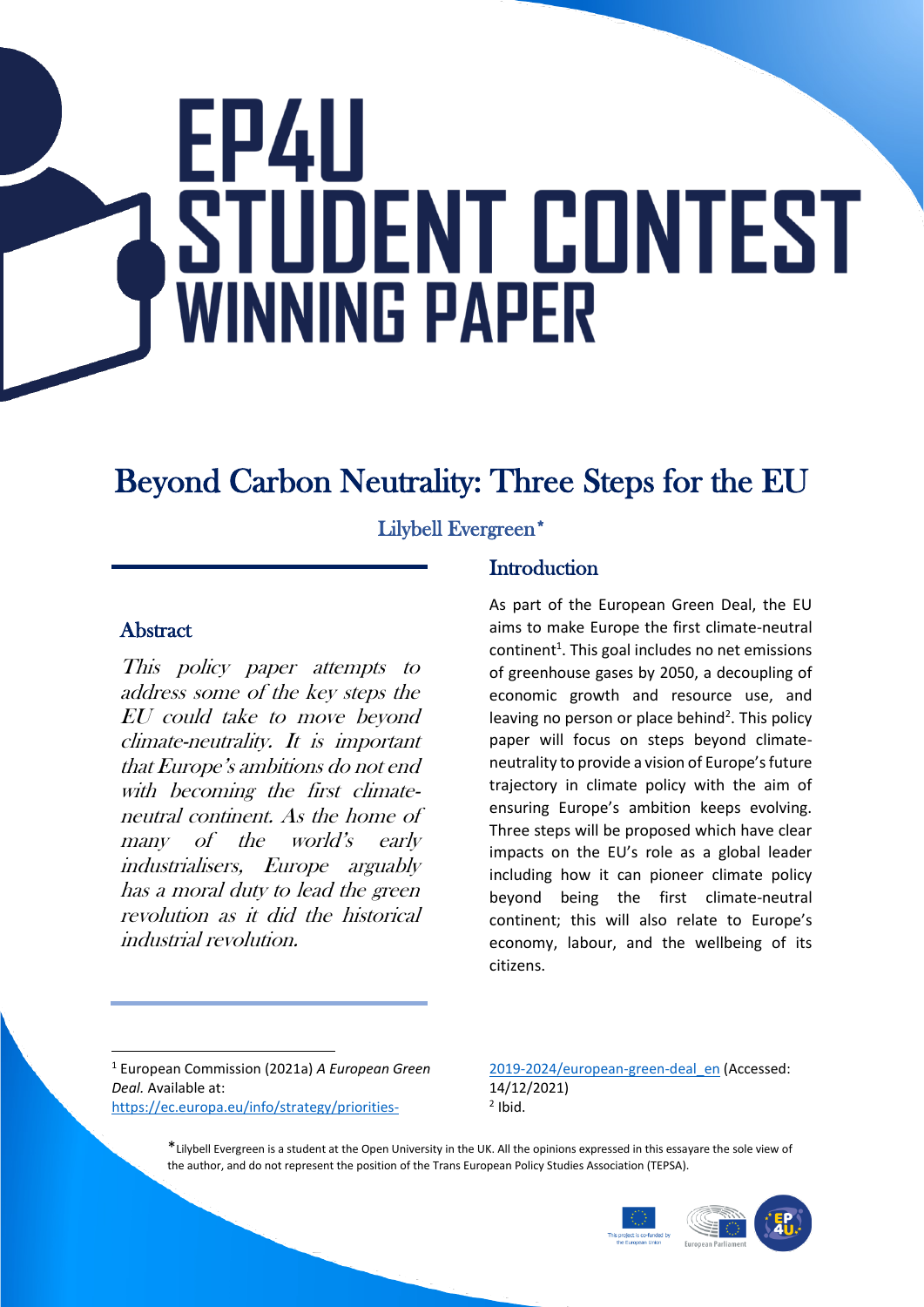Beyond Carbon Neutrality: Lilybell Evergreen Three Steps for the EU

#### Step 1

The natural first step once climate-neutrality is achieved is to aid other states, regions, and continents in following. This includes sharing any innovations or technology Europe develops, especially methods that enable carbon neutral transition minimising impacts or disruptions to economic processes as some states object to climate policies requiring any economic sacrifice, even if only in the short term. This would help poorer countries and regions that may not have resource reserves to prioritise climate solutions and hence, without help, may exploit natural resources like coal and gas to promote growth.

Providing guidance on climate-neutral transitioning is a significant way the EU and Europe can expand their global influence and leadership while responding to the collective environmental crisis. As climate damage is a collective problem, it is in Europe's interest to use its position as a global leader to enable and, if necessary, peacefully pressure others into climate-neutrality. Existing partnerships with other international and regional cooperative organisations can be used; for example, providing an example for other economic and political unions like the African Union or ASEAN. As rising powers change the West's long-term power dominance in the international system, sustainable innovation and models may be a key method of retaining influence.

Among rising or emerging powers, the BRICs (Brazil, Russia, India, China) are of great significance as they tend to resist the West's

traditional Bretton Woods system due to the unbalanced power balance within these institutions<sup>3</sup>. They often seek to explicitly counterbalance the West and attempt to advocate for the Global South<sup>4</sup>. Rising powers, like the BRICs, seem keen to become global leaders, meaning they must address collective problems despite some reluctance towards environmental action. The EU could therefore take the role of a facilitator and ally, aiding their rise rather than taking a competitive, zero-sum approach to global power balance changes. The rise of some countries does not have to be to the disadvantage of others, if handled in the right manner; arguably, a multipolar power balance will emerge through cooperation or conflict so this change should be embraced to minimise conflict.

Soft power, including leading by example through demonstrating climate-neutral pathways, is arguably the EU's greatest asset in retaining and increasing influence. Aiding the BRICs towards climate-neutrality could be especially beneficial due to their large populations and mixed climate policies, such as high investment in renewables research but heavy reliance on coal<sup>5</sup>, although this may be challenging to achieve.

#### Step 2

Another positive step Europe should consider after becoming the first climate-neutral continent is to become the first climatepositive continent. This includes expanding on the successful methods of achieving carbon neutrality, including the use of knowledge and



<sup>3</sup> Petrone, F. (2019) '*BRICS, soft power and climate change: new challenges in global governance?*', Ethics & Global Politics, Vol. 12 (Issue 2), pp. 19-30. DOI: 10.1080/16544951.2019.1611339

<sup>4</sup> Ibid.

<sup>5</sup> Petrone:2019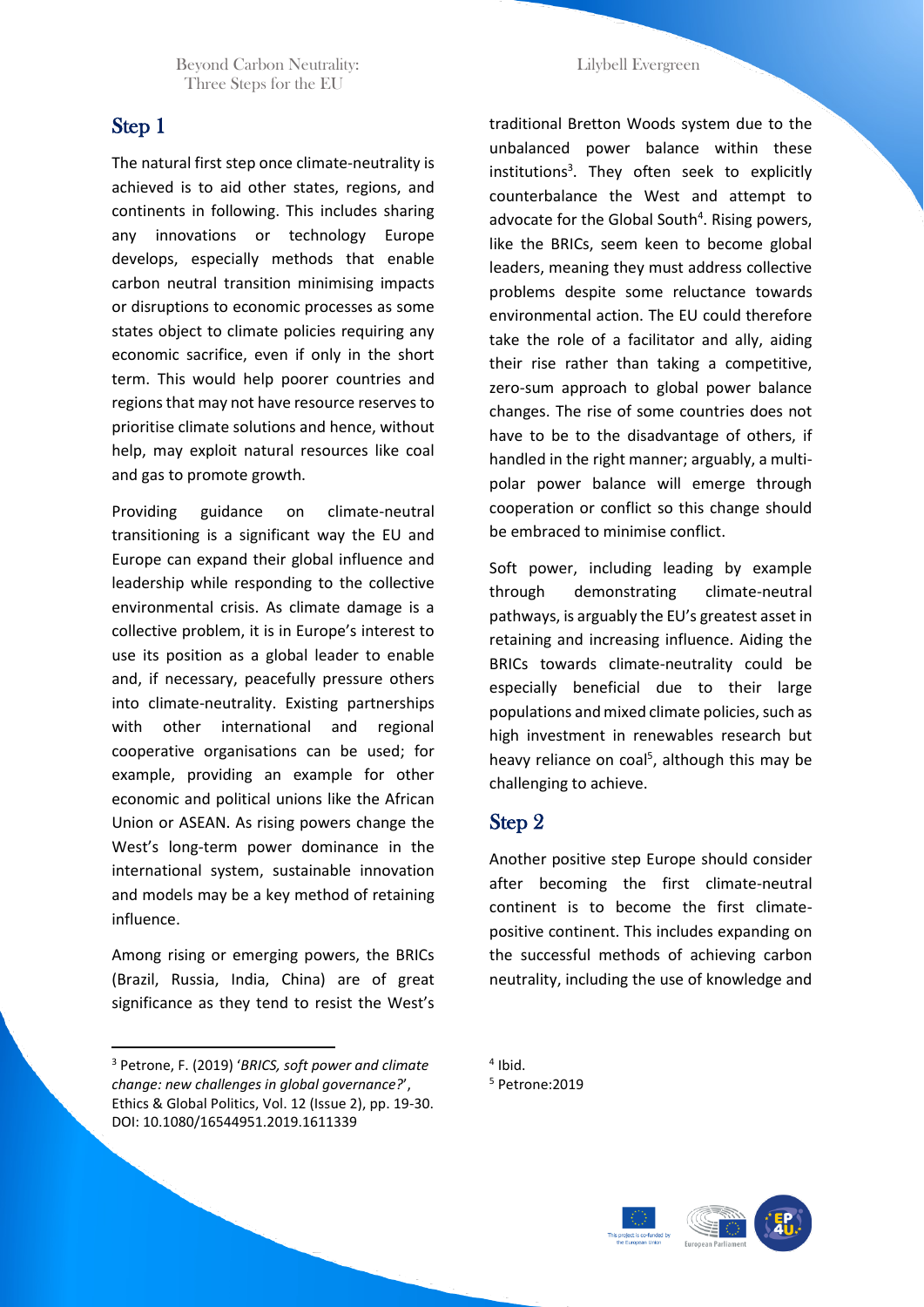innovation networks, and pioneering largescale carbon negativity.

The EU contains many of the world's best academic institutions and academics, forming a network of knowledge hubs in addition to cross-cultural projects and exchanges created by the Erasmus and Erasmus+ programmes. Furthermore, the EU contains many industryleading science and technology companies, two industries that are key to developing climate-positive solutions. This vast network could be used to pioneer beyond climateneutrality, ensuring that the EU remains a global climate leader and does not slow its ambitions after becoming the first climateneutral continent.

In July 2021, the EU formally adopted the European Climate Law which included the target of becoming climate-neutral and achieving net zero greenhouse gas emissions by 2050<sup>6</sup>. Further climate laws and 'softer' means, such as financial support, could be introduced to also encourage the private sector beyond climate-neutrality and towards climate-positivity. Legal measures are arguably essential to ensure climate protection and prevent individual member states' environmental policies from sliding backwards due to domestic administration and agenda changes.

To further pioneer, the EU could pledge to make Europe the first continent to remove all historic emissions. Similarly, Microsoft committed to remove all of its historical emissions by 2050<sup>7</sup>. This would be challenging for a continent on many fronts. Firstly, it would be complex to quantify Europe's historical emissions; Europe's academic and technical knowledge networks could help achieve this. As Europe is home to many of the early industrialisers, and therefore large polluters, there is arguably a moral duty to address Europe's historical negative environmental impact. Having led in causing damage through historical industrial revolutions, it would be positive to lead the green industrial revolution.

A second challenge to addressing historical emissions is methods of carbon removal. These can be nature-based solutions like reforestation and farming land management, or technological solutions like capturing carbon dioxide<sup>8</sup>. However, some of these methods, like direct air capture, are currently very expensive and extract a fraction of what they need to<sup>9</sup>. Despite these challenges, becoming the first climate-positive, carbonnegative continent would be valuable for Europe's image and beneficial for counteracting climate damage. More extensive climate ambitions may also help to counterbalance any non-EU countries that fail,

https://ec.europa.eu/clima/eu-action/europeangreen-deal/european-climate-law\_en (Accessed: 17/12/2021)



<sup>6</sup> European Commission (2021b) *Climate Action: European Climate Law*. Available at:

<sup>7</sup> Smith, B. (2020) *Microsoft will be carbon negative by 2030*. Available at:

https://blogs.microsoft.com/blog/2020/01/16/mic rosoft-will-be-carbon-negative-by-2030/ (Accessed: 17/12/2021)

<sup>8</sup> Budinis, S. (2020) *Going carbon negative: What are the technology options?* Available at:

https://www.iea.org/commentaries/going-carbonnegative-what-are-the-technology-options (Accessed: 17/12/2021)

<sup>9</sup> Palmer, I. (2021) *Scale Up Of CO2 Capture And Storage Looks Massive, Expensive And Impractical To Manage*. Available at:

https://www.forbes.com/sites/ianpalmer/2021/11 /29/scale-up-of-carbon-capture-and-storagelooks-massive-expensive-and-impractical-tomanage/?sh=6443b3716b10 (Accessed: 17/12/2021)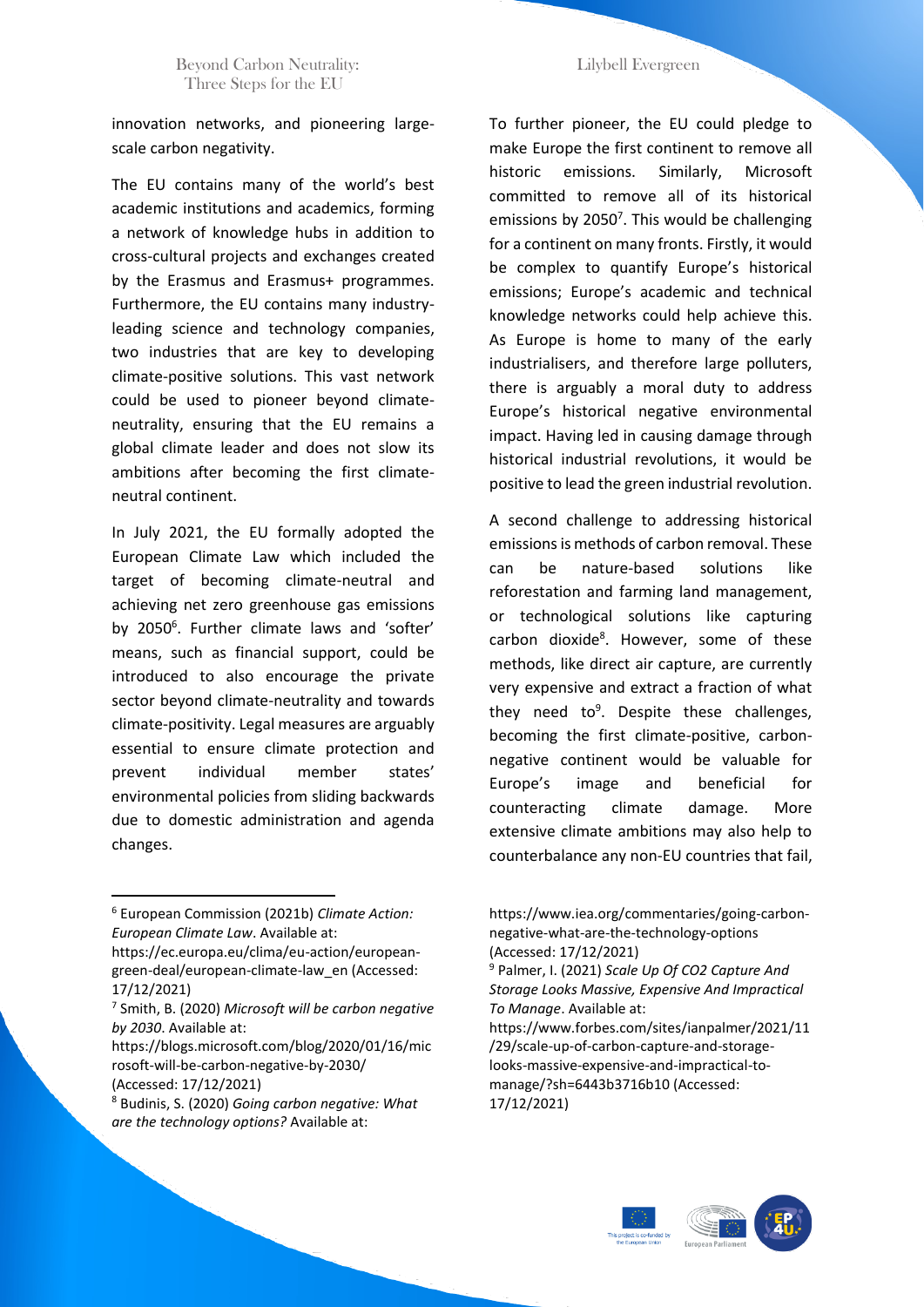Beyond Carbon Neutrality: Lilybell Evergreen Three Steps for the EU

due to protectionism or lack of resources, to meet the climate targets necessary to avoid crossing climate tipping points.

Overall, once climate-neutrality is achieved, the EU should aim to make Europe the first climate-positive continent, including the goal of removing historical emissions. Europe's exceptional knowledge and innovation networks can aid in the technology needed to drive this change.

#### Step 3

A third step beyond climate-neutrality involves broader societal transformation. Ideas about restructuring the economy and labour relations should be explored with the aim of removing social and environmental exploitation from the work and production process. The social aspect of this would benefit the climate as people would have more time to make sustainable changes in their lives. Overall, this would be a shift from governmentdriven change – which is necessary to ensure climate targets are met in time – towards local, community-driven change which would engrain sustainability in society. Presumably, local and individual-level change will naturally happen as part of transitioning to becoming a climate-neutral continent. However, additional initiatives and structures may be needed to fully engrain sustainable lifestyle and cultural changes across all demographics. This relates to the European Green Deal's goal of leaving no person or place behind.

To achieve this societal transformation of economy, labour relations, lifestyle, and communities, ideas need to be generated. Potentially, the EU could initiate this idea generation through forums that connect academics, think tanks, and citizens; furthermore, they could fund or encourage

member states to fund short-term experiments implementing ideas generated.

Although this step is more abstract, it covers a much longer timeline and aims to embed sustainable change deeper than temporary, finite climate goals.

#### **Conclusion**

Overall, this policy paper attempts to address some of the key steps the EU could take to move beyond climate-neutrality. It is important that Europe's ambitions do not end with becoming the first climate-neutral continent. As the home of many of the world's early industrialisers, Europe arguably has a moral duty to lead the green revolution as it did the historical industrial revolution. Furthermore, the EU can extend its influence and solidify its position as a global leader by aiding other continents and countries towards climate-neutrality. This includes rising powers like the BRICs that are changing global power balances, a shift that would be beneficial for the EU to make cooperative. The EU can continue its climate leadership by becoming the first climate-positive continent and setting the ambitious aim of removing its historic emissions. This challenge may require the use of Europe's extensive academic and technological knowledge hubs and networks. Finally, for these sustainable changes to be engrained into European society in the longterm, Europe must experiment with ideas that reshape the way its people live and work, separating structures from social and environmental exploitation. Through these steps, the EU can benefit the climate and its citizens while furthering Europe's influence in the international arena.

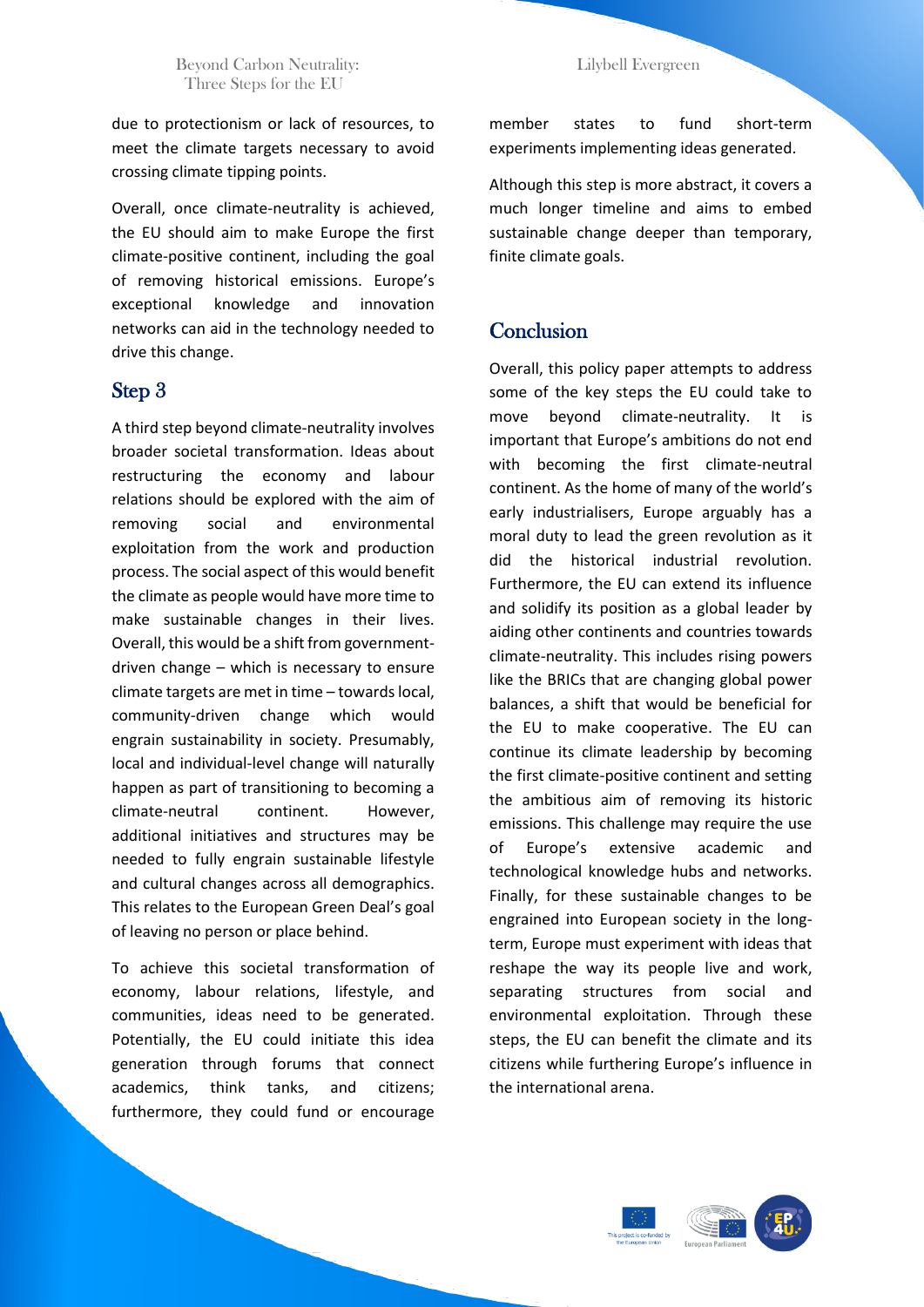### **Bibliography**

Budinis, S. (2020) *Going carbon negative: What are the technology options?* Available at: <https://www.iea.org/commentaries/going-carbon-negative-what-are-the-technology-options> (Accessed: 17/12/2021)

European Commission (2021a) *A European Green Deal.* Available at: [https://ec.europa.eu/info/strategy/priorities-2019-2024/european-green-deal\\_en](https://ec.europa.eu/info/strategy/priorities-2019-2024/european-green-deal_en) (Accessed: 14/12/2021)

European Commission (2021b) *Climate Action: European Climate Law.* Available at: [https://ec.europa.eu/clima/eu-action/european-green-deal/european-climate-law\\_en](https://ec.europa.eu/clima/eu-action/european-green-deal/european-climate-law_en) (Accessed: 17/12/2021)

Palmer, I. (2021) *Scale Up Of CO2 Capture And Storage Looks Massive, Expensive And Impractical To Manage.* Available at: [https://www.forbes.com/sites/ianpalmer/2021/11/29/scale-up-of-carbon](https://www.forbes.com/sites/ianpalmer/2021/11/29/scale-up-of-carbon-capture-and-storage-looks-massive-expensive-and-impractical-to-manage/?sh=6443b3716b10)[capture-and-storage-looks-massive-expensive-and-impractical-to-manage/?sh=6443b3716b10](https://www.forbes.com/sites/ianpalmer/2021/11/29/scale-up-of-carbon-capture-and-storage-looks-massive-expensive-and-impractical-to-manage/?sh=6443b3716b10) (Accessed: 17/12/2021)

Petrone, F. (2019) 'BRICS, soft power and climate change: new challenges in global governance?', *Ethics & Global Politics,* Vol. 12 (Issue 2), pp. 19-30. DOI[: 10.1080/16544951.2019.1611339](https://doi.org/10.1080/16544951.2019.1611339)

Smith, B. (2020) *Microsoft will be carbon negative by 2030.* Available at: <https://blogs.microsoft.com/blog/2020/01/16/microsoft-will-be-carbon-negative-by-2030/> (Accessed: 17/12/2021)